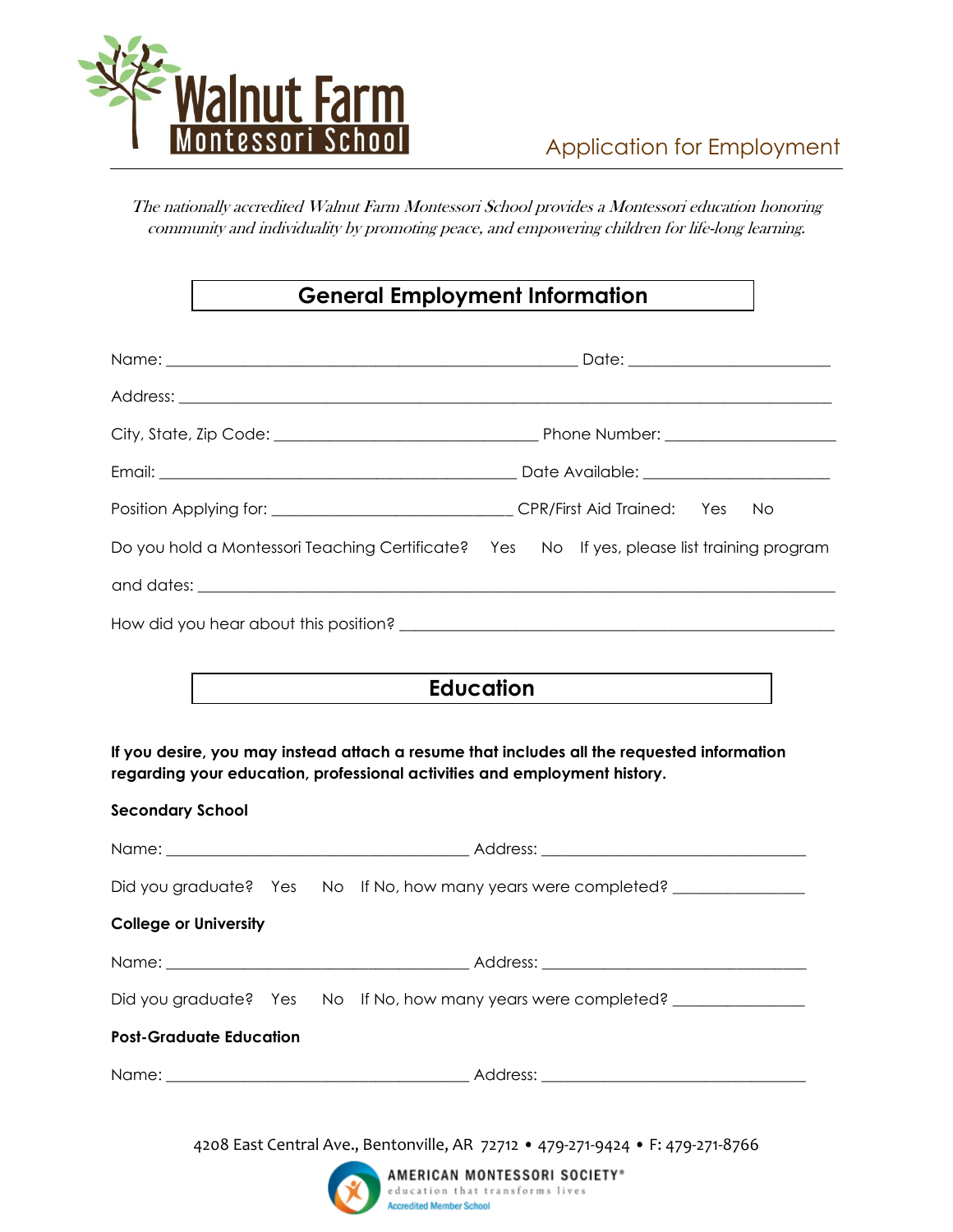

Did you graduate? Yes No If No, how many years were completed? \_\_\_\_\_\_\_\_\_\_\_

List any special accomplishments, awards, honors or publications that may be relevant for the position for which you are applying:

**\_\_\_\_\_\_\_\_\_\_\_\_\_\_\_\_\_\_\_\_\_\_\_\_\_\_\_\_\_\_\_\_\_\_\_\_\_\_\_\_\_\_\_\_\_\_\_\_\_\_\_\_\_\_\_\_\_\_\_\_\_\_\_\_\_\_\_\_\_\_\_\_\_\_\_\_\_\_\_\_\_\_\_\_\_\_\_\_\_\_\_**

\_\_\_\_\_\_\_\_\_\_\_\_\_\_\_\_\_\_\_\_\_\_\_\_\_\_\_\_\_\_\_\_\_\_\_\_\_\_\_\_\_\_\_\_\_\_\_\_\_\_\_\_\_\_\_\_\_\_\_\_\_\_\_\_\_\_\_\_\_\_\_\_\_\_\_\_\_\_\_\_\_\_\_\_\_\_\_\_\_\_\_

\_\_\_\_\_\_\_\_\_\_\_\_\_\_\_\_\_\_\_\_\_\_\_\_\_\_\_\_\_\_\_\_\_\_\_\_\_\_\_\_\_\_\_\_\_\_\_\_\_\_\_\_\_\_\_\_\_\_\_\_\_\_\_\_\_\_\_\_\_\_\_\_\_\_\_\_\_\_\_\_\_\_\_\_\_\_\_\_\_\_\_

Additional education, including certifications, special courses and other programs:

Do you have plans to further your education? If so, please explain: \_\_\_\_\_\_\_\_\_\_\_\_\_

# **Employment History**

Please list current or most recent position first.

|  | Dates of Employment: From: ____________ To: ____________ Job Title: ________________________________ |
|--|------------------------------------------------------------------------------------------------------|
|  |                                                                                                      |
|  |                                                                                                      |
|  |                                                                                                      |
|  |                                                                                                      |
|  | 4208 East Central Ave., Bentonville, AR 72712 • 479-271-9424 • F: 479-271-8766                       |
|  | AMERICAN MONTESSORI SOCIETY®<br>education that transforms lives                                      |

Accredited Member School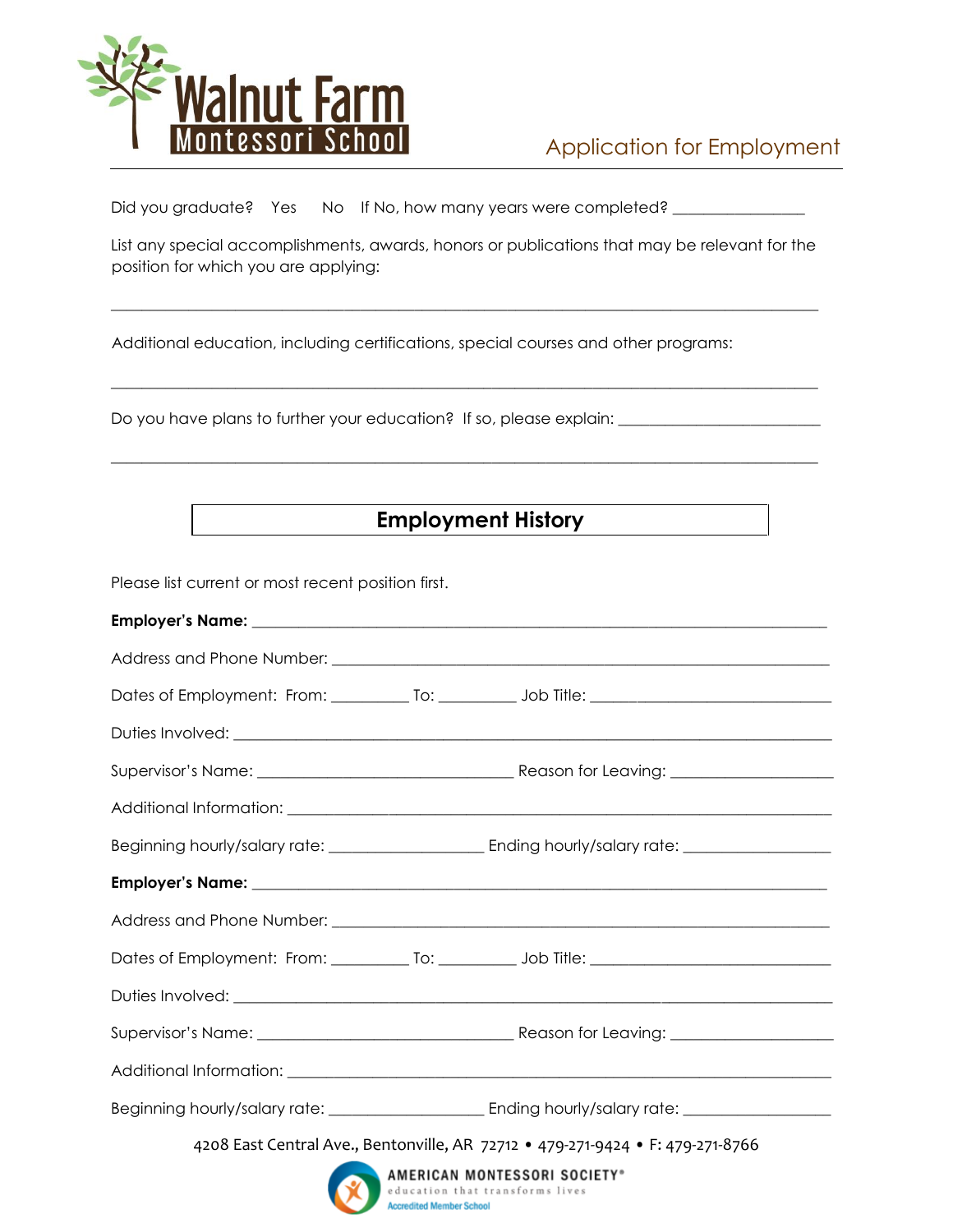

|                                                                          | Dates of Employment: From: ____________ To: ____________ Job Title: ________________________________ |  |
|--------------------------------------------------------------------------|------------------------------------------------------------------------------------------------------|--|
|                                                                          |                                                                                                      |  |
|                                                                          |                                                                                                      |  |
|                                                                          |                                                                                                      |  |
|                                                                          |                                                                                                      |  |
|                                                                          | <b>Professional References</b>                                                                       |  |
| If you have personal references you may attach them to this application. |                                                                                                      |  |
|                                                                          |                                                                                                      |  |
|                                                                          |                                                                                                      |  |
|                                                                          |                                                                                                      |  |
|                                                                          |                                                                                                      |  |
|                                                                          |                                                                                                      |  |
|                                                                          |                                                                                                      |  |
|                                                                          |                                                                                                      |  |
|                                                                          |                                                                                                      |  |
|                                                                          |                                                                                                      |  |
|                                                                          |                                                                                                      |  |
|                                                                          |                                                                                                      |  |
|                                                                          |                                                                                                      |  |

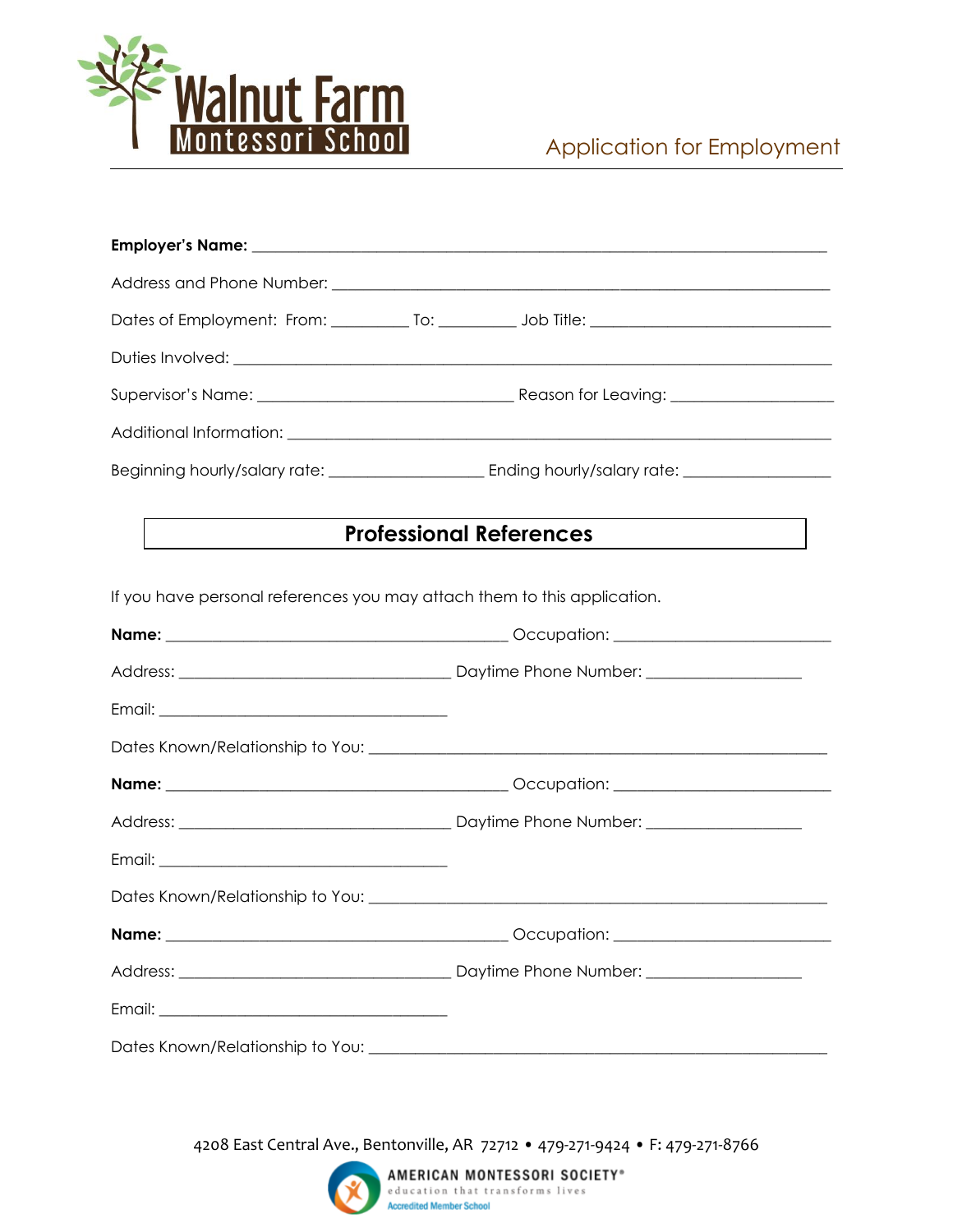

### **Additional Questions**

Are you legally authorized to work in the United States on a full-time/permanent basis? Yes No

Are you able to perform, with or without reasonable accommodation, the essential functions of the position for which you are applying? Yes No

Have you, since attaining the age of 18, been convicted of a criminal offense? (Conviction will not disqualify you from consideration for employment unless there is a direct relationship to the job or your employment would pose an unreasonable risk.) Yes No If yes, please explain:

Have you ever been accused of any form of child abuse? Yes No If yes, please explain:

\_\_\_\_\_\_\_\_\_\_\_\_\_\_\_\_\_\_\_\_\_\_\_\_\_\_\_\_\_\_\_\_\_\_\_\_\_\_\_\_\_\_\_\_\_\_\_\_\_\_\_\_\_\_\_\_\_\_\_\_\_\_\_\_\_\_\_\_\_\_\_\_\_\_\_\_\_\_\_\_\_\_\_\_\_\_\_\_\_\_\_

 $\mathcal{L}_\mathcal{L} = \{ \mathcal{L}_\mathcal{L} = \{ \mathcal{L}_\mathcal{L} = \{ \mathcal{L}_\mathcal{L} = \{ \mathcal{L}_\mathcal{L} = \{ \mathcal{L}_\mathcal{L} = \{ \mathcal{L}_\mathcal{L} = \{ \mathcal{L}_\mathcal{L} = \{ \mathcal{L}_\mathcal{L} = \{ \mathcal{L}_\mathcal{L} = \{ \mathcal{L}_\mathcal{L} = \{ \mathcal{L}_\mathcal{L} = \{ \mathcal{L}_\mathcal{L} = \{ \mathcal{L}_\mathcal{L} = \{ \mathcal{L}_\mathcal{$ 

Have you ever been discharged or forced to resign from a position? Yes No If yes, please explain:

What age group do you prefer to work with? 18-36 months 3-6 years 6-9 years 9-12 years

\_\_\_\_\_\_\_\_\_\_\_\_\_\_\_\_\_\_\_\_\_\_\_\_\_\_\_\_\_\_\_\_\_\_\_\_\_\_\_\_\_\_\_\_\_\_\_\_\_\_\_\_\_\_\_\_\_\_\_\_\_\_\_\_\_\_\_\_\_\_\_\_\_\_\_\_\_\_\_\_\_\_\_\_\_\_\_\_\_\_\_\_\_

\_\_\_\_\_\_\_\_\_\_\_\_\_\_\_\_\_\_\_\_\_\_\_\_\_\_\_\_\_\_\_\_\_\_\_\_\_\_\_\_\_\_\_\_\_\_\_\_\_\_\_\_\_\_\_\_\_\_\_\_\_\_\_\_\_\_\_\_\_\_\_\_\_\_\_\_\_\_\_\_\_\_\_\_\_\_\_\_\_\_\_\_\_

\_\_\_\_\_\_\_\_\_\_\_\_\_\_\_\_\_\_\_\_\_\_\_\_\_\_\_\_\_\_\_\_\_\_\_\_\_\_\_\_\_\_\_\_\_\_\_\_\_\_\_\_\_\_\_\_\_\_\_\_\_\_\_\_\_\_\_\_\_\_\_\_\_\_\_\_\_\_\_\_\_\_\_\_\_\_\_\_\_\_\_\_\_

\_\_\_\_\_\_\_\_\_\_\_\_\_\_\_\_\_\_\_\_\_\_\_\_\_\_\_\_\_\_\_\_\_\_\_\_\_\_\_\_\_\_\_\_\_\_\_\_\_\_\_\_\_\_\_\_\_\_\_\_\_\_\_\_\_\_\_\_\_\_\_\_\_\_\_\_\_\_\_\_\_\_\_\_\_\_\_\_\_\_\_\_\_

\_\_\_\_\_\_\_\_\_\_\_\_\_\_\_\_\_\_\_\_\_\_\_\_\_\_\_\_\_\_\_\_\_\_\_\_\_\_\_\_\_\_\_\_\_\_\_\_\_\_\_\_\_\_\_\_\_\_\_\_\_\_\_\_\_\_\_\_\_\_\_\_\_\_\_\_\_\_\_\_\_\_\_\_\_\_\_\_\_\_\_\_\_

\_\_\_\_\_\_\_\_\_\_\_\_\_\_\_\_\_\_\_\_\_\_\_\_\_\_\_\_\_\_\_\_\_\_\_\_\_\_\_\_\_\_\_\_\_\_\_\_\_\_\_\_\_\_\_\_\_\_\_\_\_\_\_\_\_\_\_\_\_\_\_\_\_\_\_\_\_\_\_\_\_\_\_\_\_\_\_\_\_\_\_\_\_

\_\_\_\_\_\_\_\_\_\_\_\_\_\_\_\_\_\_\_\_\_\_\_\_\_\_\_\_\_\_\_\_\_\_\_\_\_\_\_\_\_\_\_\_\_\_\_\_\_\_\_\_\_\_\_\_\_\_\_\_\_\_\_\_\_\_\_\_\_\_\_\_\_\_\_\_\_\_\_\_\_\_\_\_\_\_\_\_\_\_\_\_\_

\_\_\_\_\_\_\_\_\_\_\_\_\_\_\_\_\_\_\_\_\_\_\_\_\_\_\_\_\_\_\_\_\_\_\_\_\_\_\_\_\_\_\_\_\_\_\_\_\_\_\_\_\_\_\_\_\_\_\_\_\_\_\_\_\_\_\_\_\_\_\_\_\_\_\_\_\_\_\_\_\_\_\_\_\_\_\_\_\_\_\_\_

Is there an age group you would prefer **NOT** to work with? \_\_\_\_\_\_\_\_\_\_\_\_\_\_\_\_\_\_\_\_\_\_\_\_\_\_\_\_\_\_\_\_\_\_\_\_

Briefly, what is your philosophy of education? \_\_\_\_\_\_\_\_\_\_\_\_\_\_\_\_\_\_\_\_\_\_\_\_\_\_\_\_\_\_\_\_\_

How would you handle a child who is misbehaving? \_\_\_\_\_\_\_\_\_\_\_\_\_\_\_\_\_\_\_\_\_\_\_\_\_\_\_\_\_\_\_

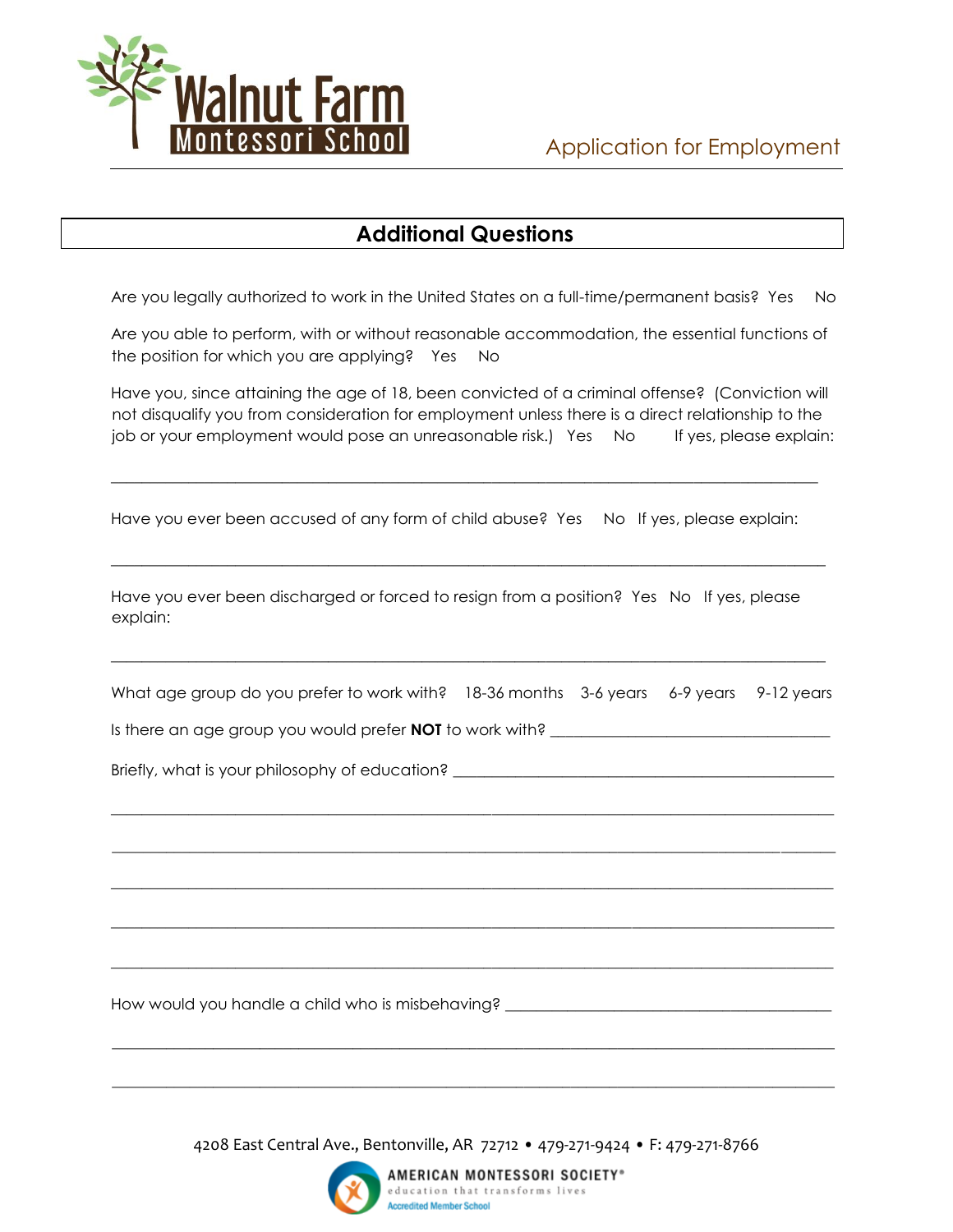

## Application for Employment

If you have taken the Myers-Briggs or other personality test, what was the test and what type of personality did it say you have?

\_\_\_\_\_\_\_\_\_\_\_\_\_\_\_\_\_\_\_\_\_\_\_\_\_\_\_\_\_\_\_\_\_\_\_\_\_\_\_\_\_\_\_\_\_\_\_\_\_\_\_\_\_\_\_\_\_\_\_\_\_\_\_\_\_\_\_\_\_\_\_\_\_\_\_\_\_\_\_\_\_\_\_\_\_\_\_\_\_\_\_\_\_

\_\_\_\_\_\_\_\_\_\_\_\_\_\_\_\_\_\_\_\_\_\_\_\_\_\_\_\_\_\_\_\_\_\_\_\_\_\_\_\_\_\_\_\_\_\_\_\_\_\_\_\_\_\_\_\_\_\_\_\_\_\_\_\_\_\_\_\_\_\_\_\_\_\_\_\_\_\_\_\_\_\_\_\_\_\_\_\_\_\_\_\_\_

\_\_\_\_\_\_\_\_\_\_\_\_\_\_\_\_\_\_\_\_\_\_\_\_\_\_\_\_\_\_\_\_\_\_\_\_\_\_\_\_\_\_\_\_\_\_\_\_\_\_\_\_\_\_\_\_\_\_\_\_\_\_\_\_\_\_\_\_\_\_\_\_\_\_\_\_\_\_\_\_\_\_\_\_\_\_\_\_\_\_\_\_\_

\_\_\_\_\_\_\_\_\_\_\_\_\_\_\_\_\_\_\_\_\_\_\_\_\_\_\_\_\_\_\_\_\_\_\_\_\_\_\_\_\_\_\_\_\_\_\_\_\_\_\_\_\_\_\_\_\_\_\_\_\_\_\_\_\_\_\_\_\_\_\_\_\_\_\_\_\_\_\_\_\_\_\_\_\_\_\_\_\_\_\_\_\_

\_\_\_\_\_\_\_\_\_\_\_\_\_\_\_\_\_\_\_\_\_\_\_\_\_\_\_\_\_\_\_\_\_\_\_\_\_\_\_\_\_\_\_\_\_\_\_\_\_\_\_\_\_\_\_\_\_\_\_\_\_\_\_\_\_\_\_\_\_\_\_\_\_\_\_\_\_\_\_\_\_\_\_\_\_\_\_\_\_\_\_\_\_

\_\_\_\_\_\_\_\_\_\_\_\_\_\_\_\_\_\_\_\_\_\_\_\_\_\_\_\_\_\_\_\_\_\_\_\_\_\_\_\_\_\_\_\_\_\_\_\_\_\_\_\_\_\_\_\_\_\_\_\_\_\_\_\_\_\_\_\_\_\_\_\_\_\_\_\_\_\_\_\_\_\_\_\_\_\_\_\_\_\_\_\_\_

\_\_\_\_\_\_\_\_\_\_\_\_\_\_\_\_\_\_\_\_\_\_\_\_\_\_\_\_\_\_\_\_\_\_\_\_\_\_\_\_\_\_\_\_\_\_\_\_\_\_\_\_\_\_\_\_\_\_\_\_\_\_\_\_\_\_\_\_\_\_\_\_\_\_\_\_\_\_\_\_\_\_\_\_\_\_\_\_\_\_\_\_\_

 $\overline{\phantom{a}}$  , and the contribution of the contribution of the contribution of the contribution of the contribution of the contribution of the contribution of the contribution of the contribution of the contribution of the

\_\_\_\_\_\_\_\_\_\_\_\_\_\_\_\_\_\_\_\_\_\_\_\_\_\_\_\_\_\_\_\_\_\_\_\_\_\_\_\_\_\_\_\_\_\_\_\_\_\_\_\_\_\_\_\_\_\_\_\_\_\_\_\_\_\_\_\_\_\_\_\_\_\_\_\_\_\_\_\_\_\_\_\_\_\_\_\_\_\_\_\_\_

 $\overline{\phantom{a}}$  , and the state of the state of the state of the state of the state of the state of the state of the state of the state of the state of the state of the state of the state of the state of the state of the stat

\_\_\_\_\_\_\_\_\_\_\_\_\_\_\_\_\_\_\_\_\_\_\_\_\_\_\_\_\_\_\_\_\_\_\_\_\_\_\_\_\_\_\_\_\_\_\_\_\_\_\_\_\_\_\_\_\_\_\_\_\_\_\_\_\_\_\_\_\_\_\_\_\_\_\_\_\_\_\_\_\_\_\_\_\_\_\_\_\_\_\_\_\_

\_\_\_\_\_\_\_\_\_\_\_\_\_\_\_\_\_\_\_\_\_\_\_\_\_\_\_\_\_\_\_\_\_\_\_\_\_\_\_\_\_\_\_\_\_\_\_\_\_\_\_\_\_\_\_\_\_\_\_\_\_\_\_\_\_\_\_\_\_\_\_\_\_\_\_\_\_\_\_\_\_\_\_\_\_\_\_\_\_\_\_\_\_

\_\_\_\_\_\_\_\_\_\_\_\_\_\_\_\_\_\_\_\_\_\_\_\_\_\_\_\_\_\_\_\_\_\_\_\_\_\_\_\_\_\_\_\_\_\_\_\_\_\_\_\_\_\_\_\_\_\_\_\_\_\_\_\_\_\_\_\_\_\_\_\_\_\_\_\_\_\_\_\_\_\_\_\_\_\_\_\_\_\_\_\_\_

 $\overline{\phantom{a}}$  , and the state of the state of the state of the state of the state of the state of the state of the state of the state of the state of the state of the state of the state of the state of the state of the stat

Do you like to lead or follow in a team?

Please tell us about yourself and what draws you to the position for which you are applying:

What additional skills or qualities do you have that would add to our team?

#### **WFMS Anti-Discrimination Policy**

Dr. Maria Montessori said, "The problem for us does not lie in the political action to save a nation or another; our efforts must be devoted, rather, to solving a psychological problem involving all [human] kind, and as a consequence acquiring a clear conception of the kind of morality necessary to defend humanity as a whole." (*Education and Peace*, 1972)

On this premise and other teachings of Dr. Montessori, Walnut Farm Montessori School is committed to maintaining an environment that is free of any type of discrimination, and where students, staff and everyone associated with the school is treated with dignity and respect. Further, WFMS

4208 East Central Ave., Bentonville, AR 72712 • 479-271-9424 • F: 479-271-8766



AMERICAN MONTESSORI SOCIETY® education that transforms lives **Accredited Member School**